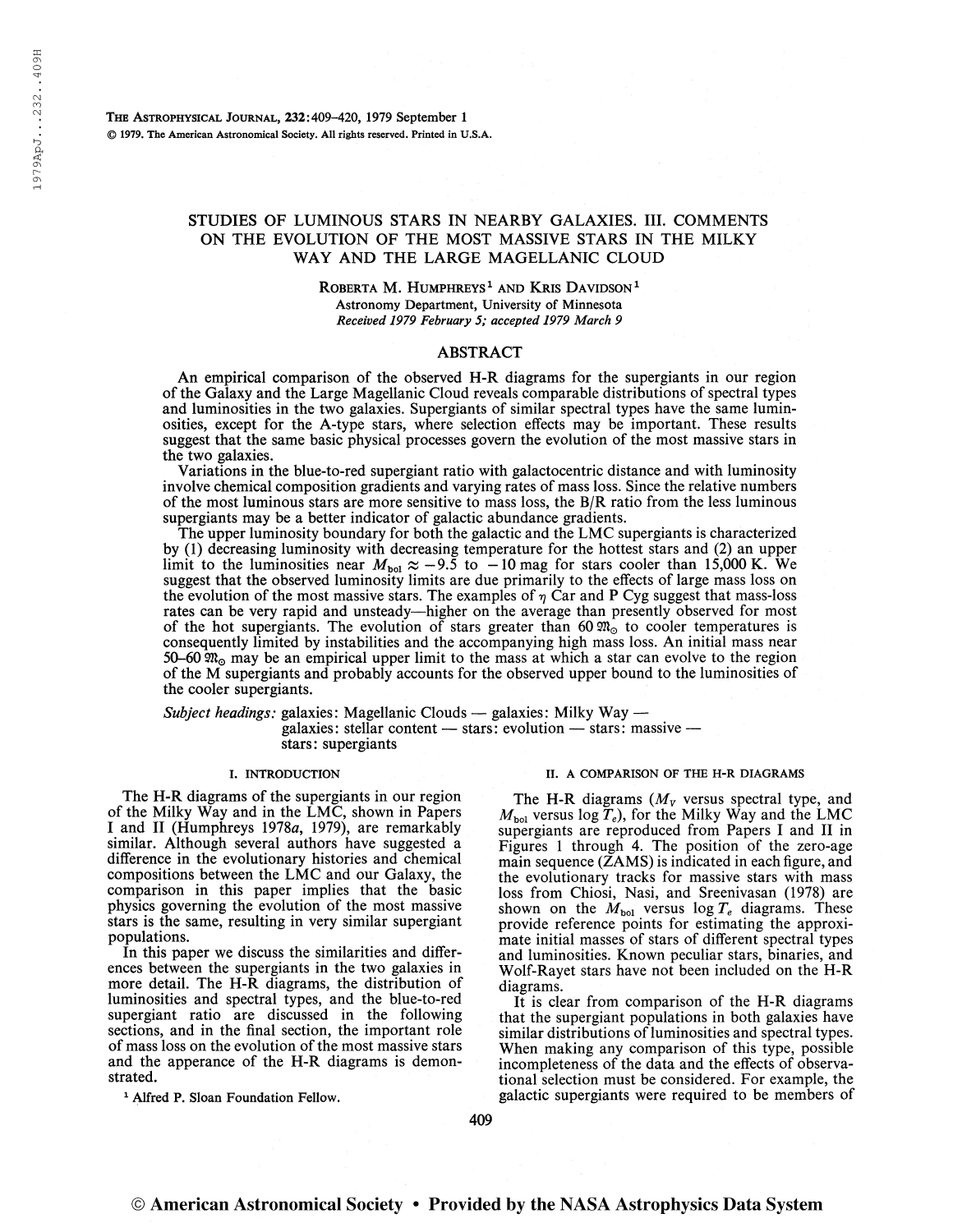1979ApJ...232..409H



<sup>©</sup> American Astronomical Society • Provided by the NASA Astrophysics Data System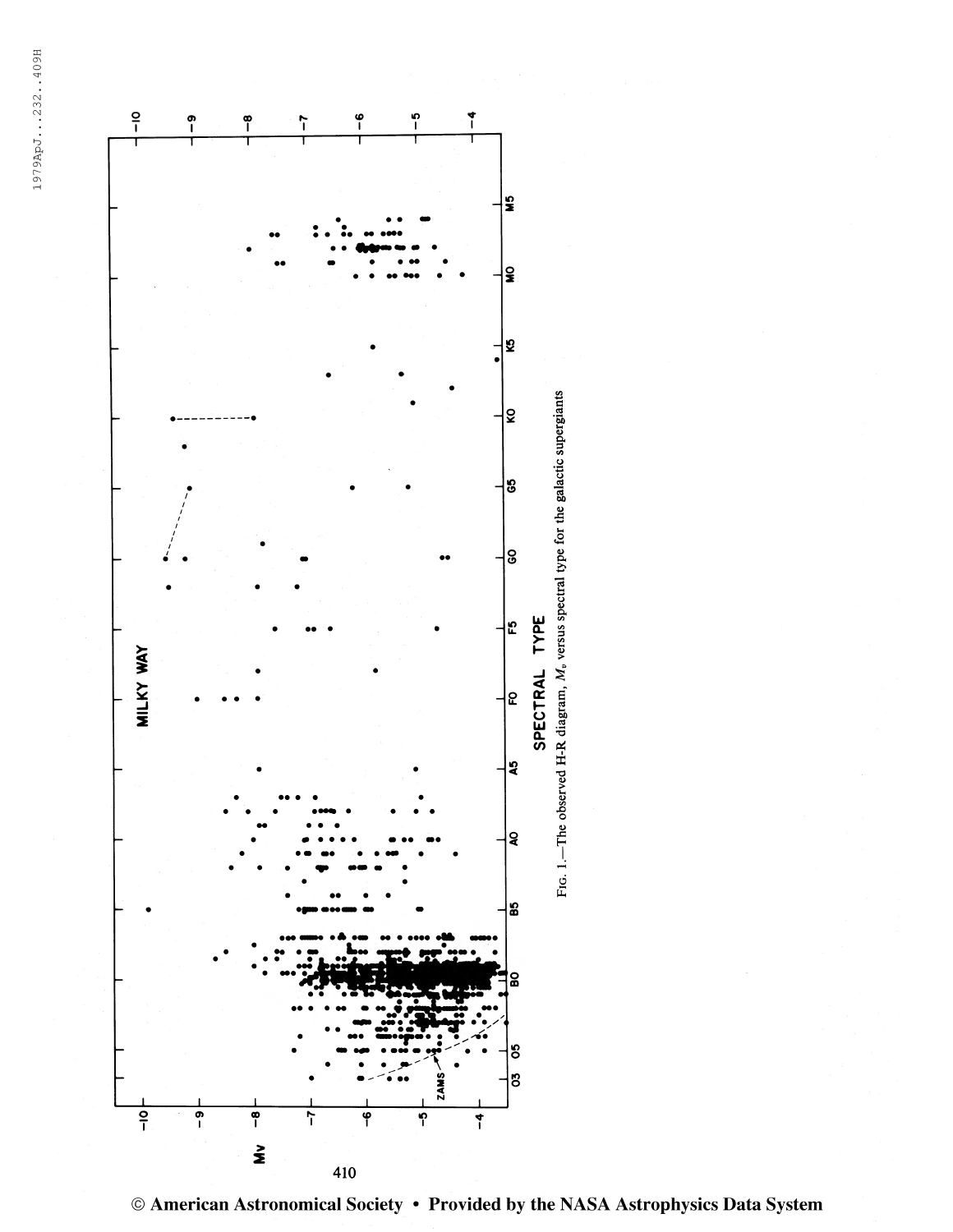1979ApJ...232..409H

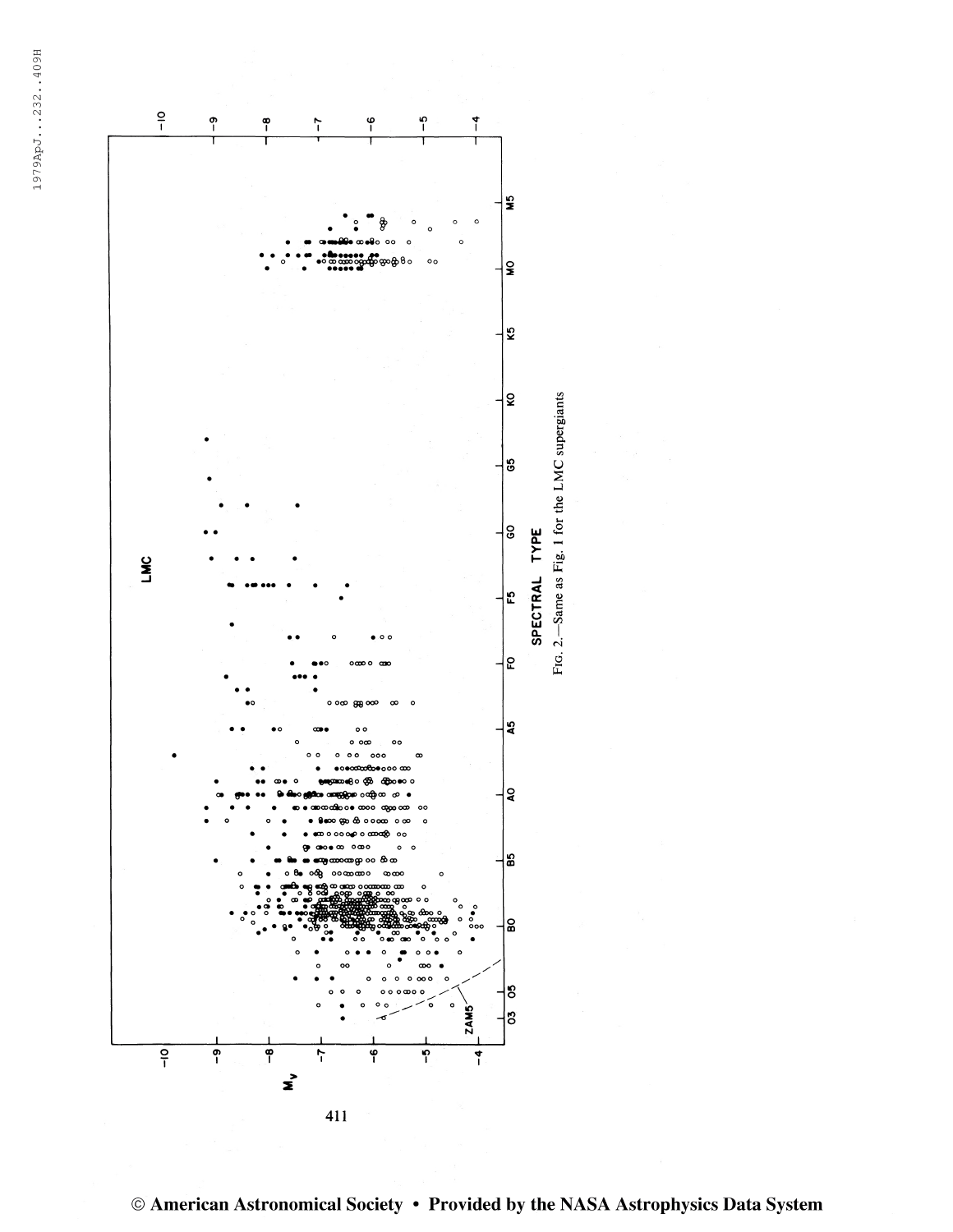1979ApJ...232..409H

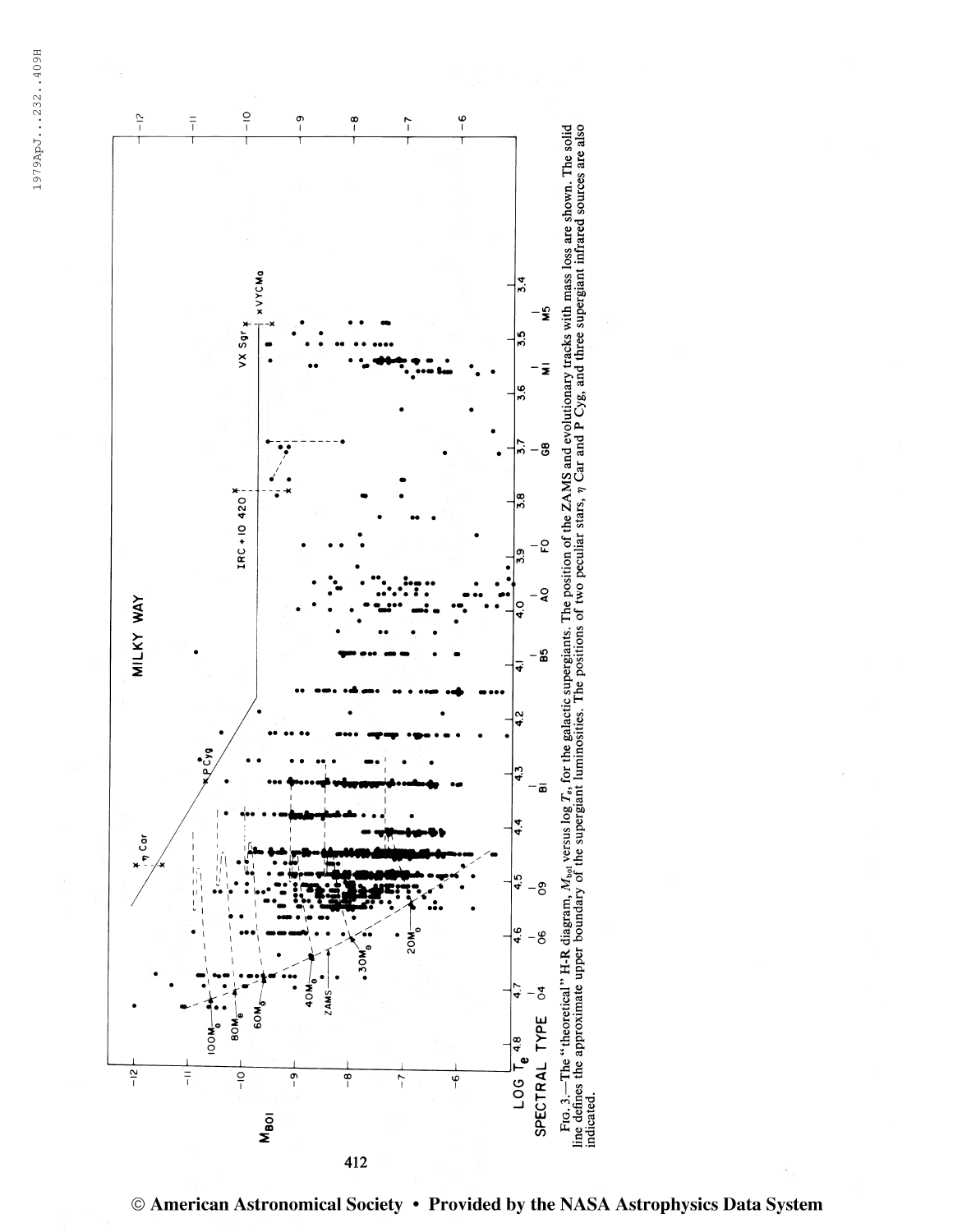

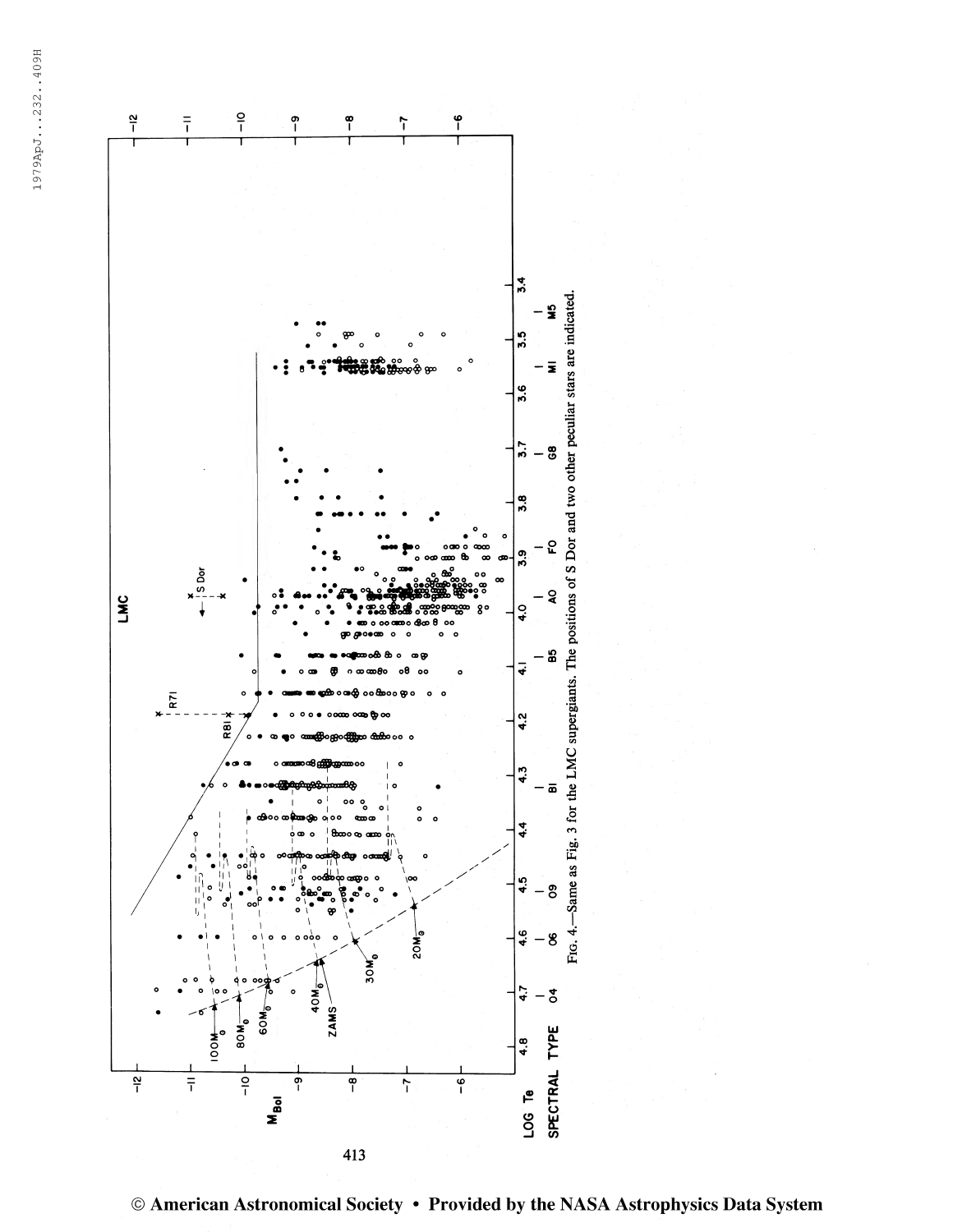1979ApJ...232..409H

known associations and clusters (see Paper I), which may introduce some bias in the stellar distribution on these H-R diagrams. Similarly, in the H-R diagrams for the LMC there is a lack of early-type stars at the lower luminosities ( $M_{bol} > -7.5$  mag). As mentioned in Paper II, there are few stars in the LMC whose actual MK spectral types are known, particularly at the lower luminosities. To produce a more complete and representative diagram, additional earlytype stars were added whose spectral types have been inferred from published two-color photometry. These stars are shown as open circles in Figures 2 and 4.

A simple inspection of the "theoretical" H-R diagrams,  $M_{bol}$  versus log  $T_e$ , reveals several important features in common: (1) a group of intrinsically very luminous hot stars (O and early B-type) with  $M_{\text{bol}}$ between  $-10$  mag and  $-12$  mag, (2) a lack of supergiants of later spectral type at these high luminosities, and (3) an apparent upper envelope to the luminosities of the later-type supergiants at about  $M_{bol} = -9.5$  to —10 mag beginning at approximately spectral type B3 or B5  $(12,000-14,000 \text{ K})$  and extending across the diagram to the M stars.

 $\overline{A}$  solid line has been drawn on the  $M_{bol}$  versus log  $T_e$  diagram for the galactic supergiants (Fig. 3) which is essentially an "eyeball fit" to the apparent upper envelope of the supergiant luminosities. It illustrates the decreasing luminosity with decreasing temperature for the hottest supergiants and the upper luminosity limit for most of the cooler supergiants. This same line has been transferred to the LMC diagram (Fig. 4), and we see that it also defines the upper envelope to the LMC supergiant luminosities quite well. Hutchings (1976), considering a smaller sample of stars, also noted essentially the same tendency for the hottest supergiants, a luminosity envelope that decreased with lower temperature.

One noticeable difference between the LMC and Milky Way is the greater relative number of highluminosity late B and early A-type stars in the Large Cloud. It is not clear if this is a significant difference, or if it might be due to observational selection in our Galaxy. These A-type supergiants are visually very luminous  $(M_v \approx -8 \text{ to } -9 \text{ mag})$  and consequently would be very distant in our Galaxy. Since the galactic stars in these figures are members of known associations and clusters and are therefore relatively nearby  $(r \leq 3 \text{ kpc})$ , it is possible that many of the brightest A-type supergiants have been overlooked for these H-R diagrams. By comparison with the LMC there also appears to be a scarcity in the Galaxy diagram of the less luminous ( $M_{bol} \approx -5$  to  $-7.5$  mag) supergiants between spectral types B5 and F0. This is also probably due to selection, since by restricting the population to OB associations, we select in favor of the hottest stars and against the more evolved and older supergiants which may not be in now recognizable associations.

Overall, the comparison of the H-R diagrams reveals a similar supergiant population in the Milky Way and the Large Magellanic Cloud.

### III. A COMPARISON OF THE LUMINOSITIES AND SPECTRAL TYPES

The bolometric and visual luminosities of the brightest galactic and LMC supergiants in the different spectral type groups are compared in Tables <sup>1</sup> and 2, respectively. The number of stars at each magnitude are also given in parentheses. The data in these two tables give a somewhat more quantitative confirmation of the visual comparison of the H-R diagrams discussed in the previous section. In general, both the bolometric and visual luminosities are comparable for the brightest stars of similar spectral types. The only exceptions are the A-type stars which are systematically more luminous in the LMC. As mentioned previously, this difference may be largely due to observational selection in the Galaxy. The luminosity comparisons are remarkably good for the O, B, FGK, and M spectral-type groups.

TABLE <sup>1</sup> Comparison of the Most Luminous Stars at Different Spectral Types

| Milky Way<br>$(M_{\rm bol})$                                          | LMC<br>$(M_{\text{bol}})$                                                                                                  |  |  |  |  |  |
|-----------------------------------------------------------------------|----------------------------------------------------------------------------------------------------------------------------|--|--|--|--|--|
| A. O-Type Stars (O3–O9), $M_{bol} \le -11.0$ mag                      |                                                                                                                            |  |  |  |  |  |
| $-12.0(1)$<br>$-11.6(1)$<br>$-11.3(1)$<br>$-11.1(2)$                  | $-11.6(1)$<br>$-11.2(2)$                                                                                                   |  |  |  |  |  |
| B. B-Type Stars (O9.5–B7), $M_{\text{bol}} \le -10.0$                 |                                                                                                                            |  |  |  |  |  |
| $-10.9(1)$<br>$-10.8(1)$<br>$-10.4(1)$<br>$-10.3(1)$<br>$-10.0(3)$    | $-11.2(1)$<br>$-11.0(2)$<br>$-10.8(1)$<br>$-10.7(1)$<br>$-10.6(1)$<br>$-10.4(1)$<br>$-10.3(1)$<br>$-10.1(3)$<br>$-10.0(2)$ |  |  |  |  |  |
| C. A-Type Stars (B8-A8)                                               |                                                                                                                            |  |  |  |  |  |
| $M_{\text{bol}} \leq -8.5$ mag<br>$-9.6(1)$<br>$-8.7(1)$<br>$-8.6(1)$ | $M_{\rm bol} \leq -9.0$ mag<br>$-10.1(1)$<br>$-9.7(1)$<br>$-9.4(1)$<br>$-9.3(2)$<br>$-9.2(1)$<br>$-9.0(2)$                 |  |  |  |  |  |
| D. F, G, K-Type Stars (F0–K4), $M_{bol} \le -9.0$                     |                                                                                                                            |  |  |  |  |  |
| $-9.6(1)$<br>$-9.4(2)$<br>$-9.3(1)$<br>$-9.2(1)$                      | $-9.3(1)$<br>$-9.2(2)$<br>$-9.0(2)$                                                                                        |  |  |  |  |  |
| E. M-Type Stars (K5–M4), $M_{\text{bol}} \le -9.0$                    |                                                                                                                            |  |  |  |  |  |
| $-9.6(1)$<br>$-9.5(2)$<br>$-9.1(1)$                                   | $-9.4(1)$<br>$-9.2(3)$<br>$-9.0(1)$                                                                                        |  |  |  |  |  |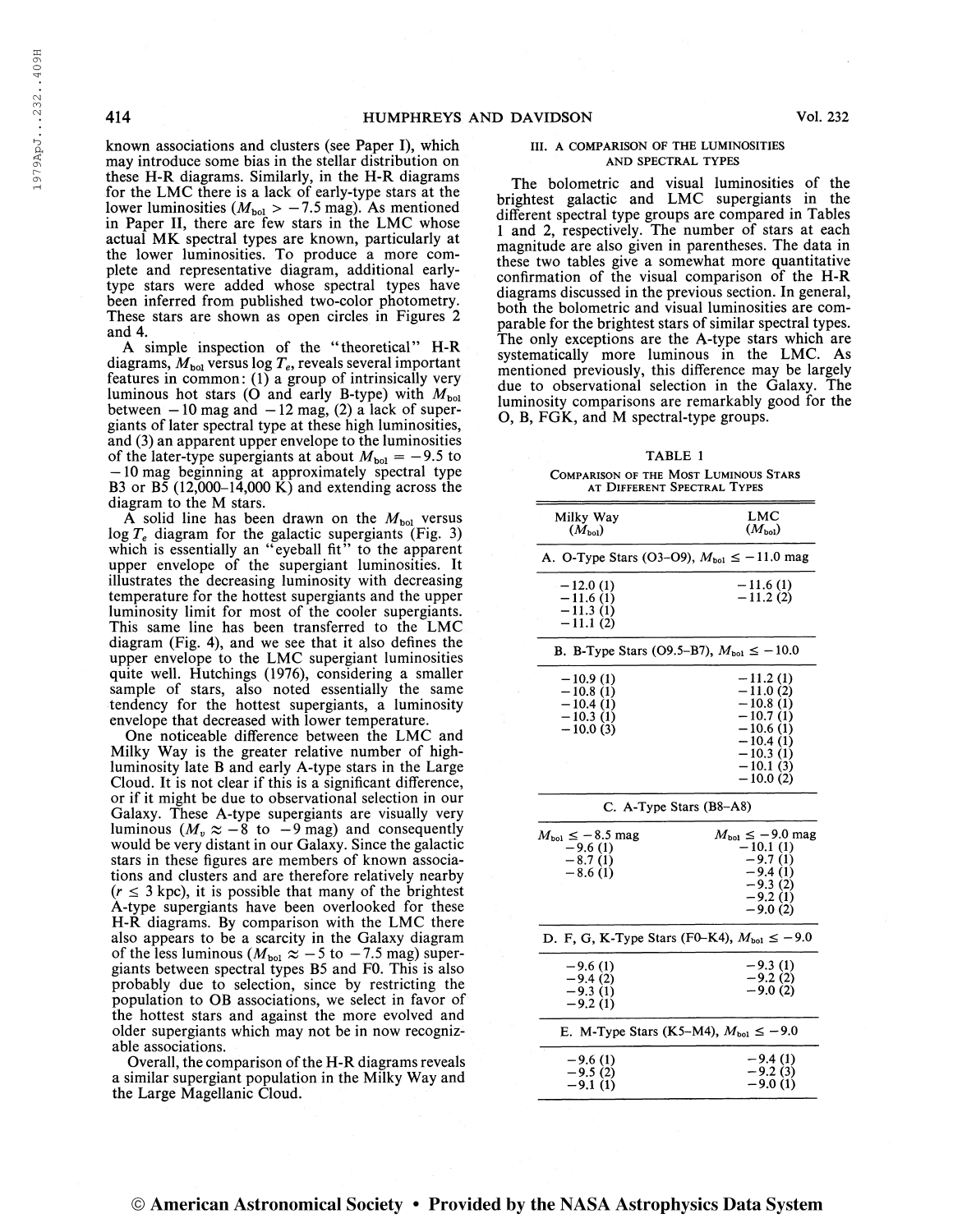| No. 2, 1979 | LUMINOUS STARS |  |
|-------------|----------------|--|
|             |                |  |

| <b>COMPARISON OF THE VISUALLY BRIGHTEST STARS</b><br>AT DIFFERENT SPECTRAL TYPES |                      |  |  |  |  |  |
|----------------------------------------------------------------------------------|----------------------|--|--|--|--|--|
| Milky Way                                                                        | LMC                  |  |  |  |  |  |
| $(M_{\nu})$                                                                      | $(M_n)$              |  |  |  |  |  |
| A. O-Type Stars (O3–O9), $M_v \le -7.0$ mag                                      |                      |  |  |  |  |  |
| $-7.3(2)$                                                                        | $-7.5(1)$            |  |  |  |  |  |
| $-7.2(2)$                                                                        |                      |  |  |  |  |  |
| $-7.0(3)$                                                                        | $-7.1(2)$<br>-7.0(1) |  |  |  |  |  |
| B. B-Type Stars (O9.5-B7), $M_v \le -8.5$ mag                                    |                      |  |  |  |  |  |
| $-9.9(1)$                                                                        | $-9.0(1)$            |  |  |  |  |  |
| $-8.7(1)$                                                                        | $-8.7(1)$            |  |  |  |  |  |
| $-8.5(1)$                                                                        | $-8.5(1)$            |  |  |  |  |  |
| C. A-Type Stars $(B8-A8)$                                                        |                      |  |  |  |  |  |
| $M_v \leq -8.0$ mag:                                                             | $M_v \le -8.5$ mag:  |  |  |  |  |  |
| $-8.4(2)$                                                                        | $-9.8(1)$            |  |  |  |  |  |
| $-8.3(1)$                                                                        | $-9.2(2)$            |  |  |  |  |  |
| $-8.2(1)$                                                                        | $-9.0(1)$            |  |  |  |  |  |
| $-8.1(1)$                                                                        | $-8.9(1)$            |  |  |  |  |  |
| $-8.0(1)$                                                                        | $-8.7(2)$            |  |  |  |  |  |
|                                                                                  | $-8.6(3)$            |  |  |  |  |  |
|                                                                                  | $-8.5(2)$            |  |  |  |  |  |
|                                                                                  |                      |  |  |  |  |  |
| D. F, G, K-Type Stars (F0–K4), $M_v \le -9.0$ mag                                |                      |  |  |  |  |  |
| $-9.5(1)$                                                                        | $-9.2(1)$            |  |  |  |  |  |
| $-9.4(1)$                                                                        | $-9.1(3)$            |  |  |  |  |  |
| $-9.2(3)$                                                                        | $-9.0(1)$            |  |  |  |  |  |
| $-9.0(1)$                                                                        |                      |  |  |  |  |  |
| E. M-Type Stars (K5–M4), $M_v \le -7.5$ mag                                      |                      |  |  |  |  |  |
| $-8.0(1)$                                                                        | $-8.1(1)$            |  |  |  |  |  |
| $-7.6(1)$                                                                        | $-8.0(1)$            |  |  |  |  |  |
| $-7.5(2)$                                                                        | $-7.9(1)$            |  |  |  |  |  |
| $\cdots$                                                                         | $-7.6(2)$            |  |  |  |  |  |
|                                                                                  |                      |  |  |  |  |  |

TABLE 2

The absolute visual magnitude comparison in Table 2 is especially important for evaluating the usefulness of the brightest stars as extraglactic distance indicators. The importance of the brightest red stars as distance indicators has already been emphasized in Papers I and II. The brightest M supergiants in both galaxies have maximum visual luminosities near  $-8$ mag; although it is probably more correct, on the basis of the H-R diagrams, to say that there is a rather tight upper limit to the bolometric luminosities of all late-type supergiants near  $M_{\text{bol}} \approx -9.5$  mag which for the M supergiants results in a maximum  $M_v$  near  $-8$  mag. Unfortunately, the visually brighter ( $M_v \approx$ — 9.5 mag), F, G, and K-type supergiants are not useful as distance indicators, because they cannot be separated from foreground stars with similar colors.

In each galaxy the visually brightest star is an earlytype supergiant with very similar visual luminosities. In our region of the Galaxy this star is Cyg OB2 no. 12  $(85 \text{ Ia}^+)$  with  $M_v = -9.9$ . mag, and in the LMC it is HD 33579 (A3 Ia–0) with  $M_v = -9.8$  mag. Combining the data in Table 2 for the B and A-type supergiants, one sees that although the brightest stars are the same, the second and third brightest stars differ by about half a magnitude between the two galaxies. Excluding the brightest star in each galaxy, the brightest blue supergiants in the Milky Way occur at  $M_v \approx -8.5$ mag, while in the LMC they are found 0.5 mag brighter at  $-9.0$  mag. Sandage and Tammann (1974) showed that the visual luminosity of the brightest blue supergiants depends upon the luminosity of the parent galaxy. Since the Milky Way is more luminous than the LMC, we should expect more luminous blue supergiants in our Galaxy. As mentioned in the previous section, there is probably observational selection against the inclusion of the visually brightest blue stars in the galactic H-R diagrams, and, of course, we do not see all of our Galaxy. The population of galactic supergiants discussed in this paper is restricted to a relatively small section centered on our Sun. More luminous early-type supergiants may exist.

### IV. A COMPARISON OF THE BLUE-TO-RED SUPERGIANT RATIO

Two different blue-to-red supergiant ratios are discussed in the astronomical literature. One refers to variations in  $B/R$  with galactocentric distance and is a relatively straightforward ratio of the number of blue-to-red stars at different distances in a galaxy, presumably complete to some limiting magnitude (i.e., absolute visual luminosity). A  $B/R$  gradient, in which the ratio of blue-to-red supergiants decreases with increasing galactocentric distance, has been reported for the Milky Way supergiants by Hartwick (1970) and by Humphreys (Paper I) and observed in M33 by Walker (1964). These B/R gradients are thought to be due to metallicity variations across the disks of spirals (van den Bergh 1968).

The other B/R ratio is determined as a function of luminosity. This B/R ratio may be an important indicator for checking evolutionary models, since the relative numbers of stars populating different parts of the H-R diagram (blue versus red) may serve as a measure of evolutionary time scales, although there are uncertainties due to incompleteness of the data. It has been known for some time that the B/R ratio decreases with decreasing luminosity (Stothers 1969; Humphreys 1970). Indeed, it is clear from Figures 3 and 4 for both the Milky Way and the LMC that the ratio of blue-to-red stars is larger at the higher luminosities.

In Paper I it was suggested that the two different B/R ratios have separate causes, although the cause of one may affect the appearance of the other. When the data are divided by spiral arm, the  $B/R$  ratio for each luminosity interval is larger for the Sgr-Car arm, nearer the galactic center, than for the more distant Perseus arm (see Table 3). While the B/R variation with luminosity is similar in both spiral arms, the actual B/R ratios also reflect the dependence on galactocentric distance.

The B/R dependence on luminosity is shown in Table 3 for the supergiants in the Galaxy and the LMC. The B/R ratios for the galactic stars are from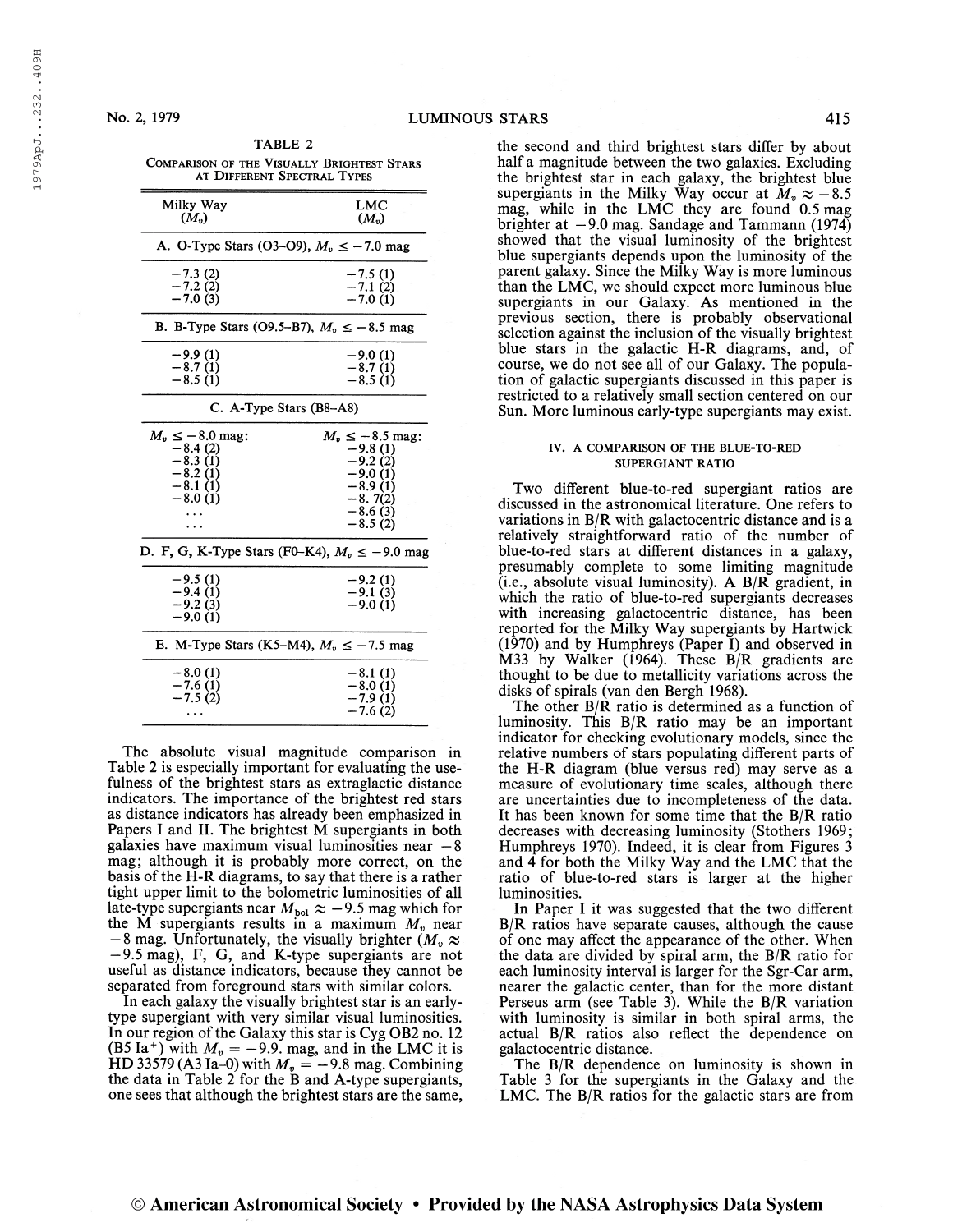1979ApJ...232..409H

| B/R DEPENDENCE ON LUMINOSITY FOR THE MILKY WAY AND LMC SUPERGIANTS |                                                                                                                                                                 |                                                                         |                                                                     |                                          |                                                                                        |                                                                                                 |  |
|--------------------------------------------------------------------|-----------------------------------------------------------------------------------------------------------------------------------------------------------------|-------------------------------------------------------------------------|---------------------------------------------------------------------|------------------------------------------|----------------------------------------------------------------------------------------|-------------------------------------------------------------------------------------------------|--|
|                                                                    | Luminosity Interval<br>$M_{bol}$<br>(max.)                                                                                                                      | Mass<br>Range<br>$(\mathfrak{M}_{\odot})$                               | All Stars within<br>3 kpc of the Sun<br>B/R                         | Sgr-Car<br>Arm<br>B/R                    | Perseus<br>Arm<br>B/R                                                                  | LMC<br>B/R                                                                                      |  |
|                                                                    | $\le$ -11.5<br>$-11.5$ to $-10.5$<br>$-10.5$ to $-9.5$<br>$-9.5 \text{ to } -8.5 \dots \dots \dots$<br>$-8.5$ to $-7.5$<br>$-7.5$ to $-6.5$<br>$-6.5$ to $-5.5$ | 100(?)<br>100<br>$60 - 80$<br>$40 - 60$<br>$25 - 40$<br>$20 - 25$<br>15 | $\cdots$<br>$\cdots$<br>$24$ 23<br>23 (<br>14 (<br>$\frac{1}{2}$ 10 | >40<br>$\overrightarrow{15}_{6}$ 9<br>16 | $\ddot{\phantom{0}}$<br>$\cdots$<br>$-20$<br>16<br>$\begin{matrix}13\\5\end{matrix}$ 7 | $\cdots$<br>$\cdots$<br>$\therefore$ 14<br>$\left\{\frac{5}{5}\right\}$ 5<br>incomplete<br>data |  |
|                                                                    | Mean $B/R$<br>$(M_{\text{bol}} \leq -6.5)$                                                                                                                      |                                                                         | 12.4                                                                | 16.5                                     | 8.1                                                                                    | 7.1                                                                                             |  |

| TABLE 3                                                            |
|--------------------------------------------------------------------|
| B/R DEPENDENCE ON LUMINOSITY FOR THE MILKY WAY AND LMC SUPERGIANTS |

Table 7 in Paper I, and from the data in Figure 4 for the LMC supergiants. It is obvious that although the actual numbers are different, the same trend occurs in both galaxies; the B/R ratio decreases with decreasing luminosity. As mentioned above, the B/R dependence on luminosity reflects the variation with galactocentric distance. For the LMC supergiants the B/R ratios for each luminosity interval are lower than in either Milky Way region, Sgr-Car or Perseus. Since it is known that the abundances of the heavier elements are lower in the LMC, this is additional evidence that the B/R variation with distance is due to a composition gradient. One can speculate that there may be a continuous abundance gradient from the galactic center to the Magellanic Clouds, but the data in Table <sup>3</sup> only suggest that the characteristics of the LMC supergiants are more like those of the luminous stars in the outer parts of our Galaxy than those nearer the center.

The available evidence strongly suggests that the B/R variation with galactocentric distance is due to a composition gradient. (An unpublished comparison of the observed B/R gradient in M33 with the O/H abundance from the  $\overline{H}$  II regions confirms this interpretation.) If the  $B/R$  variation with luminosity can be largely attributed to mass loss, then the data in Table 3 can be adequately explained by the interaction of the two effects, mass loss and an abundance gradient, on the evolution of the most massive stars. In the next section, we shall propose that the evolution of the most massive stars ( $> 50-60$   $m_{\odot}$ ) is primarily determined by mass loss. For example, stars with initial masses greater than 60  $M_{\odot}$  probably do not ever become M supergiants because of large mass loss. This accounts for the very large B/R ratios at luminosities greater than  $M_{\text{bol}} \approx -8.5$  to  $-9.5$  mag. Beginning at approximately this luminosity interval, the less luminous hot stars do evolve across the H-R diagram to become M supergiants. The B/R ratio is then smaller at the lower luminosities where mass loss plays a less important role. Other effects, such as neutrino losses in the later stages (Stothers 1969; 1972), may also become more important.

Within each luminosity interval, the B/R dependence on galactocentric distance is attributed to the composition gradient, but it is also apparent from Table 3 that the  $B/R$  gradient is dependent on the luminosity interval used. At the lower luminosities  $(M_{bol} \ge -8.5$  mag), where the effects of mass loss are probably less important, the evidence for a gradient in  $\bar{B}/R$  is less strong. It is probable that the chemical abundance and the mass-loss rates are interrelated, so that where the heavy elements are more abundant, the mass-loss rates are higher and the B/R ratio is correspondingly larger, particularly for the most luminous stars.

If the ratio of blue-to-red stars is used to determine an abundance gradient in a galaxy, the results may depend strongly on the brightness of the stars being used. For a very distant galaxy, only the most luminous stars would be resolved, and one might conclude that a very steep abundance gradient exists where actually one is also observing the effects of mass loss on the  $B/R$  ratio. The  $B/R$  gradient derived from the less luminous supergiants is probably a better indicator of the abundance gradient.

#### V. DISCUSSION—EVOLUTION AND MASS LOSS

It has become apparent in recent years that significant mass loss occurs in both the blue and red supergiants and may have a major effect on the evolution of the most massive stars (Hutchings 1976; Conti 1976; de Loore, De Grève, and Lamers 1977; Chiosi, Nasi, and Sreenivasan 1978; Dearborn et al. 1978). Mass loss will therefore play an important role in our attempt to explain the basic appearance of the "theoretical" H-R diagrams, particularly the upper luminosity boundary, for the galactic and LMC supergiants. The two most outstanding features are (1) decreasing luminosity with decreasing temperature for the hottest stars and (2) an apparent upper limit to the luminosities near  $M_{bol} \approx -9.5$  to  $-10$  mag for supergiants later than spectral type B5.

In Figures 3 and 4 we have shown the initial phases (core H burning to shell H burning) from the recent evolutionary tracks with mass loss by Chiosi et al. Their models have been calculated for three different mass loss rates, and their intermediate set ( $\alpha = 0.83$ ) has been used here. These tracks provide an estimate of the initial masses of the stars discussed in this paper.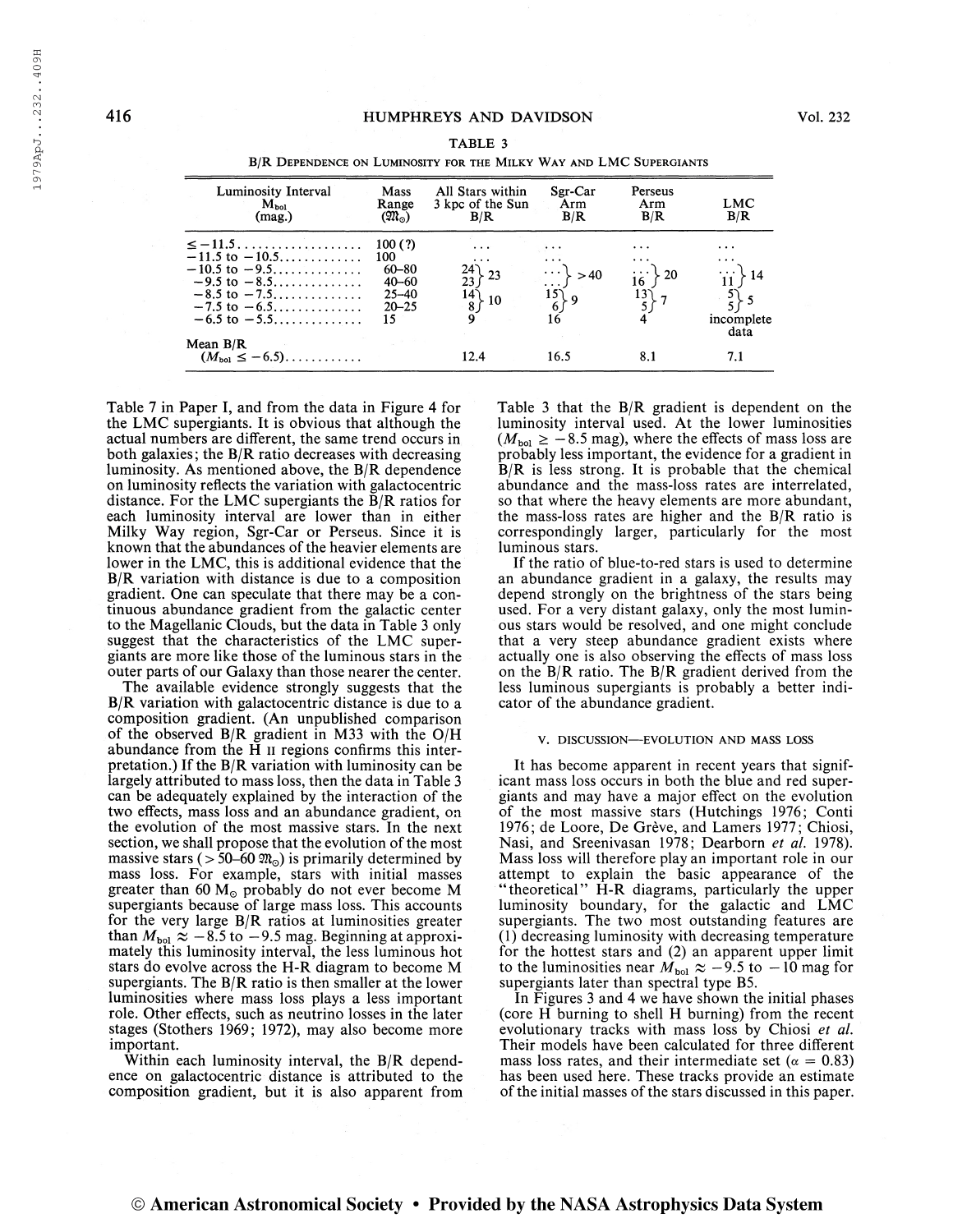1979ApJ...232..409H

Chiosi et al. emphasize, with these models, that although a star may begin with 60  $\mathfrak{M}_{\odot}$ , for example, by the time it reaches the core H-exhaustion phase (log  $T_e = 4.48$ ), its mass will have decreased to perhaps 45  $\mathfrak{M}_{\odot}$ , and mass loss still continues along the remainder of the evolutionary track. These tracks suggest that the later-type supergiants near the upper luminosity boundary  $(M_{\text{bol}} \approx -9.5 \text{ mag})$  have initial masses near 50–60  $\mathfrak{M}_{\odot}$ , although by the time they become M supergiants their masses are probably more like 25–30  $\mathfrak{M}_{\odot}$ .

From these H-R diagrams it is apparent that the evolution of stars with initial masses greater than 60  $\mathfrak{M}_{\odot}$  are of special interest. The observational data show that these very massive stars have few if any cooler counterparts, supergiants later than early B-type, and that their upper luminosity boundary decreases with decreasing temperature. It is particularly interesting to note that in both the Milky Way and the LMC, there are several stars that lie above the 100  $\mathfrak{M}_{\odot}$  track. Either these stars are superluminous for their masses or had initial masses much greater than 100  $\mathfrak{M}_{\odot}$ 

One possible and rather straightforward explanation for the features of the H-R diagrams is rapid evolution in the later stages (postcore H exhaustion) which removes the cooler stars. The evolutionary tracks by Chiosi et al. for stars greater than 20  $\mathfrak{M}_0$  do not even extend to the region of the M supergiants, but instead terminate at warmer temperatures (log  $T_e \approx 3.9$ –3.8) with core He burning. The time scales in shell H burning and core He burning are very short compared with the earlier stages. These results may support the rapid evolution suggestion; however, rapid evolution alone cannot account for the observations, the fairly tight luminosity limit near  $M_{bol} = -9.5$  mag (initial mass  $\sim 50{\text -}60$   $\mathfrak{M}_{\odot}$ ) for the cooler supergiants, and why the apparent luminosity boundary for the hottest stars crosses the tracks well into the computed shell H-burning phase. De Loore et al. also tried to explain the observed upper luminosity limit for the hot supergiants reported by Hutchings (1976) and concluded that it cannot be explained by a speeding up of the evolution in the shell H-burning phase.

In a series of papers Stothers (1969, 1972) suggested that neutrino processes in the later phases also speed up the evolution of the most luminous M supergiants, rapidly removing them from this region of the H-R diagram. This process was offered as a possible explanation for the B/R variation with luminosity (Stothers 1969; Humphreys 1970). However, these conservative evolutionary tracks (without mass loss) calculated by Stothers and his collaborators do not provide an explanation for the rather tight upper luminosity limit that applies not just to the M stars, but to all the supergiants from late B-type to M, nor for the upper luminosity limit of the hotter supergiants.

Eta Car and related objects shown in Figure 3 and 4, such as P Cyg, and S Dor in the LMC, may provide the clues to understanding both the upper luminosity dependence on temperature for the hot

supergiants and the luminosity boundary for the cooler supergiants. Eta Car, one of the most luminous known stars, is especially interesting and suggestive. From infrared observations of its surrounding dust shell (Gehrz et al. 1973), we know that this object has  $M_{\text{bol}} \approx -12$  mag, and there are two different ways of estimating that the star's effective temperature is near 30,000 K (see Davidson 1971 and references therein). From independent arguments involving the observed hydrogen and [Fe n] emission lines, one can estimate the effective total reddening  $E_{B-V} \approx 1.1$  mag. After correction for this reddening, the observed visual wavelength continuum has a Rayleigh-Jeans slope; so we can infer the presence of a central star with a fairly well-defined, hot surface. Supposing that the emission lines originate largely in a compact H II region within the dust shell, and comparing the line intensities with the visual continuum, we can use a Zanstra-style argument to estimate  $T_e \approx 30,000 \text{ K}$  (or perhaps  $35,000 \text{ K}$ ). It is also possible to use the total luminosity in conjunction with the visual brightness to obtain practically the same result. Thus  $\eta$  Car appears to be more luminous than P Cyg and slightly hotter (see Fig. 3). These two stars exemplify the maximum feasible luminosities for  $T_e \approx 20,000$  to 35,000 K. P Cyg must be flirting with catastrophe (it pulsates and has an extremely strong stellar wind,  $3.5 \times 10^{-4}$ and has an extremely strong stellar wind,  $3.5 \times 10^{-4}$ <br> $M_{\odot} \text{ yr}^{-1}$  according to Hutchings 1976 or  $3 \times 10^{-5}$  $M_{\odot}$  yr<sup>-1</sup> according to Hutchings 1976 or  $3 \times 10^{-5}$ <br> $M_{\odot}$  yr<sup>-1</sup> according to van Blerkom 1978), while  $\eta$  Car has actually been observed to undergo a catastrophe.

The halo of inhomogeneous, dusty gas around  $\eta$  Car was ejected from the central star in several explosive events during the past two centuries, circa 1890, 1840, and earlier (Ringuelet 1958; Walborn, Blanco, and Thackeray 1978). The observed emission lines, which are produced within this halo, further indicate that the mass loss is unsteady. To see this, consider the most plausible origins for these lines: (1) in a continuous stellar wind, (2) in a compact photoionized region in the "halo," and (3) in largely un-ionized gas, where radiative excitation may produce lines of Fe n and [Fe ii]. If most of the line emission originates in (1) it should be characteristic of electron densities above should be characteristic of electron densities above<br> $10^8$  cm<sup>-3</sup>, but the observed forbidden lines ([Fe ii], [N II], [S II]) indicate densities between  $10^5$  and  $10^8$  cm<sup>-3</sup>. Regions (2) and (3) are probably the most important. Much of the hydrogen emission must be recombination radiation from region (2), and the central object probably has a starlike spectrum capable of causing photoionization, so the continuous wind cannot be extremely strong. This is important because it means that the average mass-loss rate of  $\eta$  Car has lately been dominated by catastrophic events.

Both from the emission lines and from the thickness of the dusty shell (see Davidson and Ruiz 1975), it appears that the halo of  $\eta$  Car has a mass of the order of 0.1  $\mathfrak{M}_{\odot}$  or more, ejected during the past two centuries. At this rate  $(\approx 10^{-3} \, \mathfrak{M}_{\odot} \, \text{yr}^{-1})$  the star would be greatly diminished within 10<sup>5</sup> yr. Admittedly, the *average* rate, over long periods of time, may be less;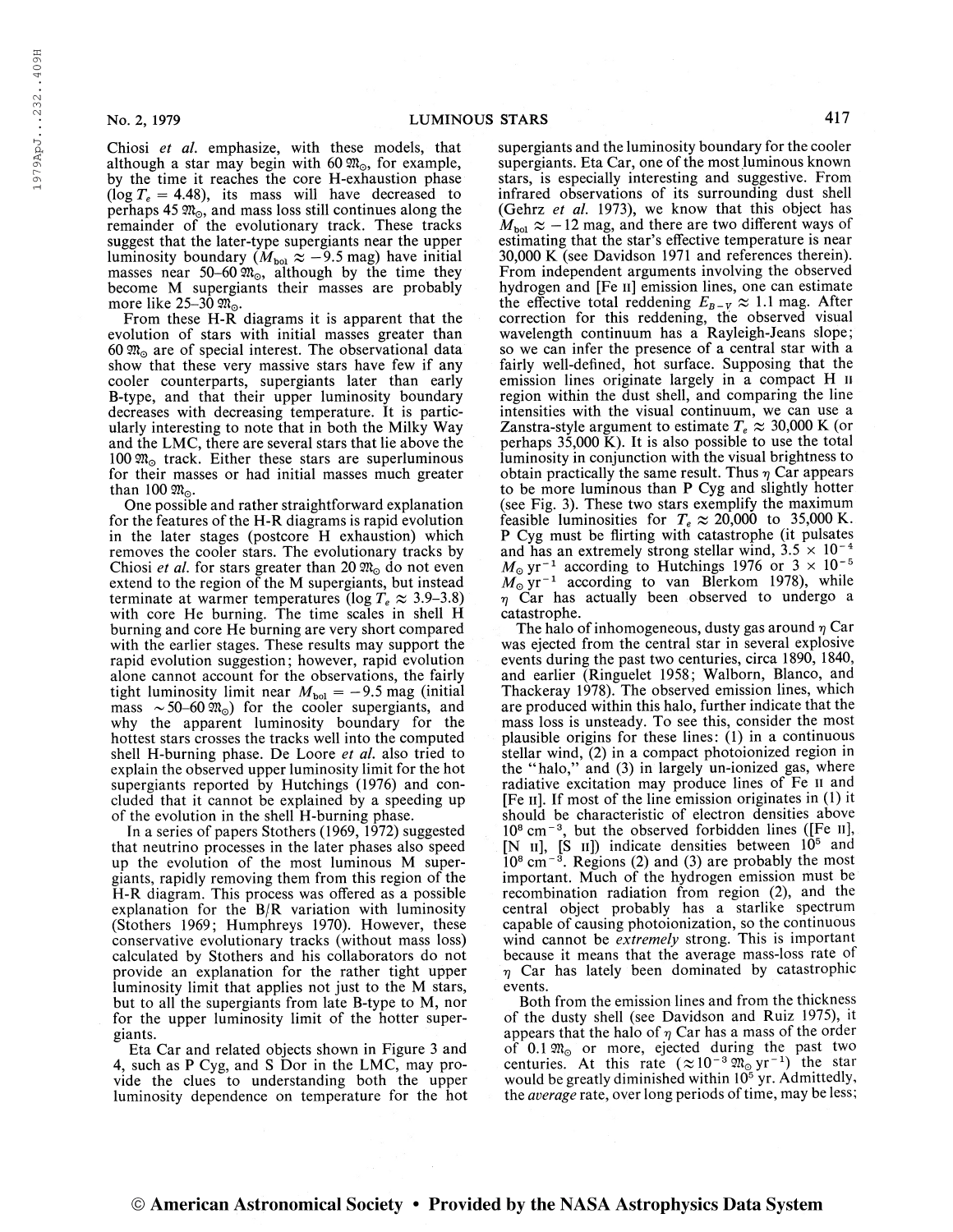1979ApJ...232..409H

#### TABLE 4

| <b>Star</b>                                                                                 | Sp. Type                        | $T_{e}$<br>(K)       | $log T_e$            | $M_{\rm bol}$<br>(mag)                         | Distance<br>(kpc)                      | Remark                     |
|---------------------------------------------------------------------------------------------|---------------------------------|----------------------|----------------------|------------------------------------------------|----------------------------------------|----------------------------|
| $\text{IRC} + 10420 \dots \dots \dots$<br>$VX Sgr. \ldots \ldots \ldots \ldots$<br>$VY$ CMa | F8-G0 Ia<br>M4e Ia–M8<br>M5e Ia | 6000<br>2950<br>2800 | 3.78<br>3.47<br>3.45 | $-9.2$ to $-10.2$<br>$-9.5$ to $-10$<br>$-9.5$ | $\sim$ 4–6<br>$\sim$ 1.6<br>$\sim$ 1.5 | Sgr OB1<br><b>NGC 2362</b> |

Late-Type Supergiants with Large Infrared Excess Radiation

but if so, why is  $\eta$  Car so unstable now, and how will it recover from its instability? Note that there are only a few other stars of comparable mass in the vicinity of  $\eta$  Car—assuming that  $\eta$  Car has a mass commensurate with its luminosity.

It is not certain that the mass loss of a star like  $\eta$  Car is driven only by radiation pressure. It is not even certain that it is not on the main sequence! A very massive main-sequence star should pulsate for interior reasons (see Schwarzschild and Härm 1959), and the resulting pulsations should cause ejection of material. Appenzeller (1970) proposed that this can lead to the formation of an extended opaque envelope, and as Davidson (1971) remarked, the "effective temperature" of  $\eta$  Car may refer to such an envelope. Hoyle, Solomon, and Woolf (1973) later enlarged upon this idea. If this is correct, then one must ask why the 03 stars are so different from  $\eta$  Car. The observed high temperatures in hot stellar winds suggest that simple radiative acceleration is not the only cause of such winds (Cassinelli, Olson, and Stalio 1978 and references therein). The case of  $\eta$  Car further suggests that mass loss is very rapid and unsteady above a certain luminosity, for  $T_e \approx 30,000$  K.

One idea that might explain the lack of very high luminosity later-type supergiants  $(T_e < 15,000 \text{ K},$  $M_{\text{bol}} \leq -10$  mag) is that discussed by Hoyle, Solomon, and Woolf (1973). They suggest that since the most massive stars (>60 $\omega$ <sup>o</sup>) are pulsationally unstable on the main sequence as mentioned above, they may lose enough mass to become surrounded by circumstellar dust and would then be observed in the infrared. If this idea is correct, evolved cooler counterparts of the most luminous blue stars may exist in the infrared, and  $\eta$  Car may be an example of a star that could be the hot predecessor of such an object. What will become of  $\eta$  Car as the central star continues to evolve? Do cooler counterparts of  $\eta$  Car and related objects exist?

To investigate this question three well-known infrared sources with large circumstellar dust shells and optical spectra like very luminous late-type supergiants were examined—IRC +  $10420$  (Humphreys et al. 1973), VX Sgr (Humphreys and Lockwood 1972; Humphreys 1974), and VY CMa (Herbig 1969; Humphreys 1975a). The observational data are summarized in Table 4. The distances to all three are uncertain to some extent, but the best available estimates yield luminosities also near  $M_{bol} \approx -9.5$  to —10 mag (see Fig. 3). Apparently these three stars do not qualify as the superluminous cool descendents of the most massive hot stars. If such objects exist among known infrared sources, they have not yet been recognized as supergiants.

Several stars in the LMC with properties similar to Car and P Cyg have also been added to Figure 4. The observational parameters for all of these stars are summarized in Table 5. Except for  $\eta$  Car, the effective temperatures have been derived from the observed spectral types, and the appropriate bolometric corrections were applied to determine the luminosities. As mentioned above, these effective temperatures may only apply to an extended envelope or shell, and the central star may actually be hotter. The A-type spectrum observed for S Dor probably does arise from a shell, and the central star is much warmer. Its unreddened position on the two-color diagram (Humphreys 19786) certainly suggests a hotter object.

A number of very luminous blue variables, spectroscopically similar to  $\eta$  Car and P Cyg, have now been recognized in other nearby galaxies (Humphreys 19756, 19786). As a class these stars are known as the S Dor-type variables and include the Hubble-Sandage

| PECULIAR EMISSION LINE STARS OF HIGH LUMINOSITY |             |            |                  |           |                           |                   |                           |
|-------------------------------------------------|-------------|------------|------------------|-----------|---------------------------|-------------------|---------------------------|
|                                                 | <b>Star</b> | Sp. Type   | $\chi^T_{\rm g}$ | $log T_e$ | $M_{\rm bol}$<br>(mag)    | Distance<br>(kpc) | Remark                    |
|                                                 | $\eta$ Car  | pec        | 30000            | 4.48      | $-11.5$ to $-12$          | $\approx$ 2.5     | Carina<br>nebula          |
|                                                 |             | Blea       | 21000            | 4.32      | $-10.7$                   | 1.8               | $Cyg$ OB1                 |
|                                                 | S Dor       | Aea        | 9400             | 3.97      | $-10.4$ ( $-11$ max)      | 52.5              | LMC                       |
|                                                 |             | $B2.5$ Iep | 15500            | 4.19      | $-9.9(-11.6 \text{ max})$ | 52.5              | <b>LMC</b><br>(HD 269006) |
|                                                 |             | $B2.5$ Iea | 15500            | 4.19      | $-10.3$                   | 52.5              | LMC<br>(HD 269128)        |

TABLE 5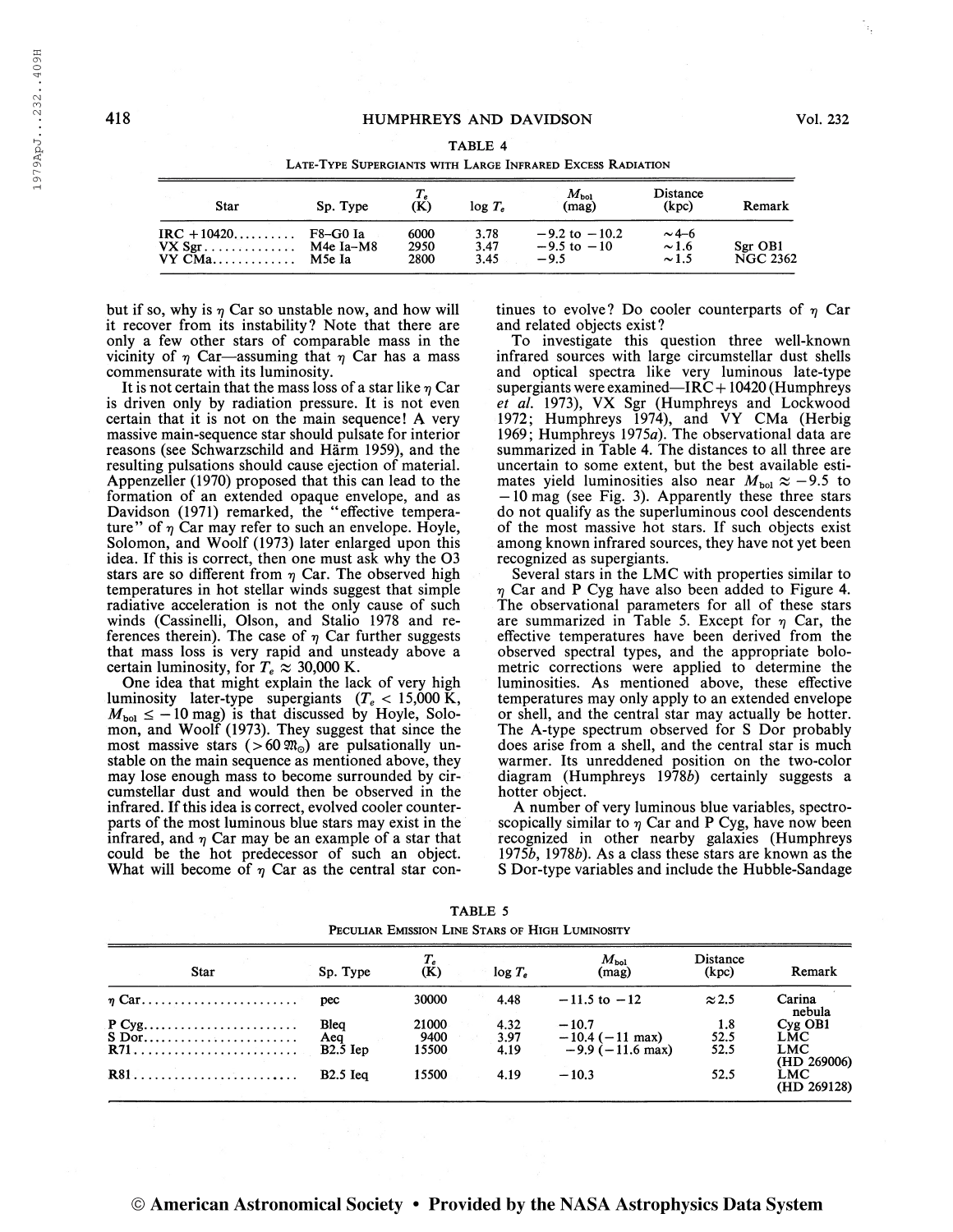1979ApJ...232..409H

variables in M31 and M33. Infrared radiation has been detected from four of these stars, and two show evidence for circumstellar dust shells (Humphreys and Warner 1978). Var A in M33 (Hubble and Sandage 1953), one of the stars with a circumstellar shell, and Var 12 in NGC 2403 (Tammann and Sandage 1968) have light curves remarkably like that of  $\eta$  Car, and all of these stars show evidence for large pulsational instability. The recognition of several of these stars in different galaxies is part of the increasing evidence that the phenomena observed in  $\eta$  Car and P Cyg may be much more prevalent among the massive stars than previously believed.

It has already been mentioned that main-sequence stars above 60  $\mathfrak{M}_{\odot}$  are pulsationally unstable in their interiors. This is very close to the initial mass (50-60  $\mathfrak{M}_{\odot}$ ) corresponding to the observed luminosity bound-<br>ary near  $M_{\text{bol}} \approx -9.5$  to  $-10$  mag. Stars with initial masses greater than 60  $\mathfrak{M}_{\odot}$  very likely cannot evolve to the region of the cooler supergiants because of the instabilities and the accompanying large mass loss discussed for  $\eta$  Car and P Cyg. The dependence of the luminosity limit of the hottest stars on temperature is evidence that the stability or catastrophe limit is mass related.

We are suggesting that the observed luminosity boundary (decreasing luminosity with decreasing temperature) for the hottest supergiants in our Galaxy and the Large Cloud is due to instabilities in these supermassive stars resulting in rapid mass loss which prevents further evolution to cooler temperatures. This mass loss may be unsteady and much greater, at times, than the rates favored by most authors. It is probably induced by radiation pressure in the atmospheres, or pulsational instability in the interiors, or both. The luminosity limit for the cooler supergiants ( $T_e$  < 15,000 K) probably involves the upper limit to the initial mass  $(40-60 \,\text{m}_\odot)$  at which a star can evolve across the H-R diagram to the red supergiants in a stable way. A few stars somewhat above this mass limit (Cyg OB2 no. 12 may be an example, B5 Ia<sup>+</sup>,  $M_{\text{bol}} \approx -10.9$  mag) may evolve slightly beyond the observed luminosity boundary for the hottest stars, but the time scales are very short and the evolutionary tracks loop back to the hot star region before reaching the later-type supergiants (Chiosi *et al.*). Many of the hot stars above 60  $\mathfrak{M}_{\odot}$ may become Wolf-Rayet stars, subtype WN7 (Conti 1976), if the mass loss is sufficient to bring the processed nuclear material to the surface. For the most part the post-main-sequence evolution of the most massive stars may be limited by near-catastrophic mass loss.

In their efforts to explain the hot star luminosity boundary, de Loore et al. suggested that their evolutionary tracks would reverse and the stars would evolve to the left, to the helium main sequence, if the mass-loss rates were higher than observed. They<br>require average rates greater than  $10^{-5} \mathfrak{M}_{\odot} \, \text{yr}^{-1}$ . We have suggested that most stars greater than 60  $\mathfrak{M}_{\odot}$  will pass through phases of large stellar winds (P Cyg,  $3.5 \times 10^{-4} \, \text{m}_\odot \, \text{yr}^{-1}$ ) and/or catastrophic ejections

 $(\eta \text{ Car}, \approx 10^{-3} \, \text{m}_\odot \text{ yr}^{-1})$  with probable periods of hundreds to thousands of years. We have only been observing these stars in detail for at most a few tens ofyears, so the average mass-loss rates could occasionally be much higher than are currently observed more than sufficient to produce the effect mentioned by de Loore et al. In a recent review, Conti (1978) also remarked that single massive stars evolving to the Wolf-Rayet stage might undergo an episode of increased mass loss to eject the remaining hydrogen envelope.

These strong stellar winds and large mass-loss rates, accompanied by a reversal of the evolutionary tracks, are very likely the physical causes of the observed upper luminosity boundary for the galactic and LMC supergiants.

#### VI. SUMMARY AND CONCLUSIONS

This empirical comparison of the H-R diagrams for the Galactic and LMC supergiants shows two similar physical processes govern the evolution of the most massive stars in the two galaxies. The distribution of spectral types and luminosities are comparable in the H-R diagramsforthe two galaxies. The luminosity comparisons in Tables 1 and 2 show that the stars of similar spectral types have the same luminosities, except for the A-type stars, where selection effects may be important.

The variations in the blue-to-red supergiant ratio with galactocentric distance and with luminosity, presented in Table 3, can be understood as a combination of a chemical composition gradient with distance and the effects of mass loss, particularly on the most luminous stars. The evidence for a B/R gradient with galactocentric distance is less strong when restricted to the less luminous ( $M_{bol} \ge -8.5$ mag) supergiants. Since the B/R variation with luminosity may be due largely to mass loss, especially at the highest luminosities ( $M_{bol} \le -9.5$ ), the blueto-red ratio is probably a better indicator of composition gradients when restricted to the less luminous supergiants.

The upper boundary of the supergiant luminosities in both the Milky Way and the LMC H-R diagrams can be attributed primarily to the fundamental role of mass loss on the evolution of the most massive stars. Above an initial mass of 60  $\mathfrak{M}_{\odot}$ , stellar evolution to the right on the H-R diagram is limited by instabilities and the accompanying large-scale mass loss. It is very likely that the mass-loss rates are higher on the average than we currently observe for many of these stars. The hot supergiants in the upper left part of the "theoretical" H-R diagrams are presently undergoing or will eventually undergo periods of large stellar winds or even catastrophic mass loss like P Cyg or  $\eta$  Car, respectively, although the degree of these phenomena are probably mass dependent.

The observed upper bound to the luminosities of the cooler supergiants  $(T_e < 15,000 \text{ K})$  at  $M_{bol} \approx$  $-9.5$  to  $-10$  mag very likely corresponds to the upper limit to the mass ( $\approx 50$ -60  $\mathfrak{M}_{\odot}$ ) at which a star can evolve across the H-R diagram to become an M